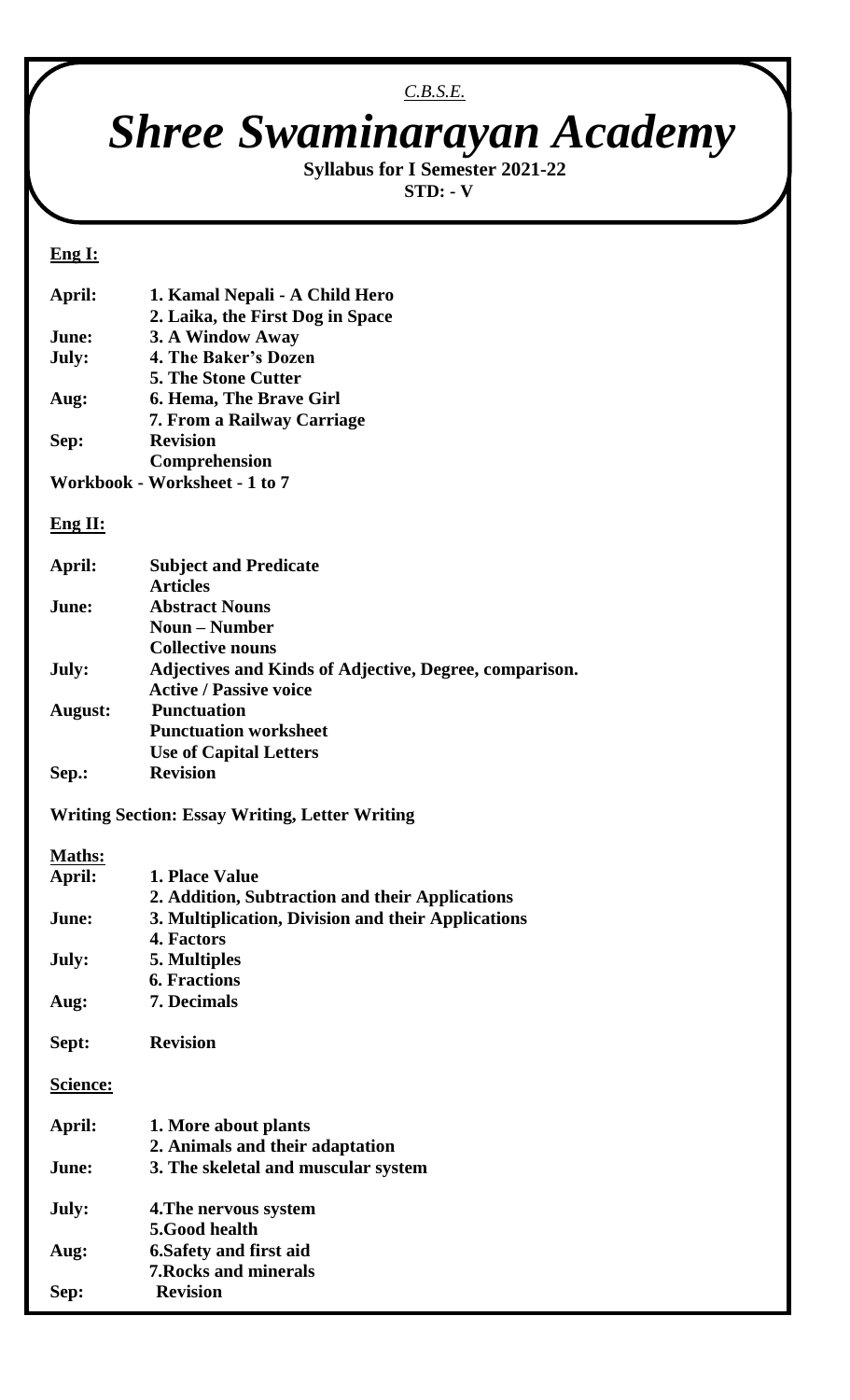## **S.Studies:**

| April:       | 1. Know your planet                          |
|--------------|----------------------------------------------|
|              | 2. Parallels and Meridians                   |
|              | 3. Movements of the Earth                    |
| June:        | <b>4. Major Landforms</b>                    |
|              | <b>5. Weather and Climate</b>                |
| July:        | <b>6. The Land of Dense Forest</b>           |
|              | <b>7. The Land of Snow</b>                   |
|              | 8. The Land of Sand                          |
| Aug:         | 9. The Treeless Grasslands,                  |
|              | <b>10. Environmental Pollution</b>           |
|              | 11. E for Environment                        |
| Sep:         | <b>Revision</b>                              |
|              |                                              |
| <b>G.K.:</b> |                                              |
| April:       | <b>India-Our Country</b>                     |
|              | <b>Sports Round up</b>                       |
| June:        | <b>Grammar and Language</b>                  |
|              | <b>Plant and Animal Kingdom</b>              |
| July:        | <b>Exploring Science</b>                     |
|              | <b>Thinking and Number Skills</b>            |
| Aug:         | Our world and the Environment                |
|              | <b>Literature and Entertainment</b>          |
| Sep:         | <b>Life Skills and Value Education</b>       |
|              | <b>Revision</b>                              |
|              |                                              |
| Computer:    |                                              |
| April:       | 1. Know Your Computer                        |
| June:        | 2. Using windows                             |
|              | 3. MS office at a glance                     |
| july:        | 4. MS Word 2010- Inserting Objects & Drawing |
| August:      | 5. MS Powerpoint                             |

**Sep: Revision**

**Practical: Ms Power Point**